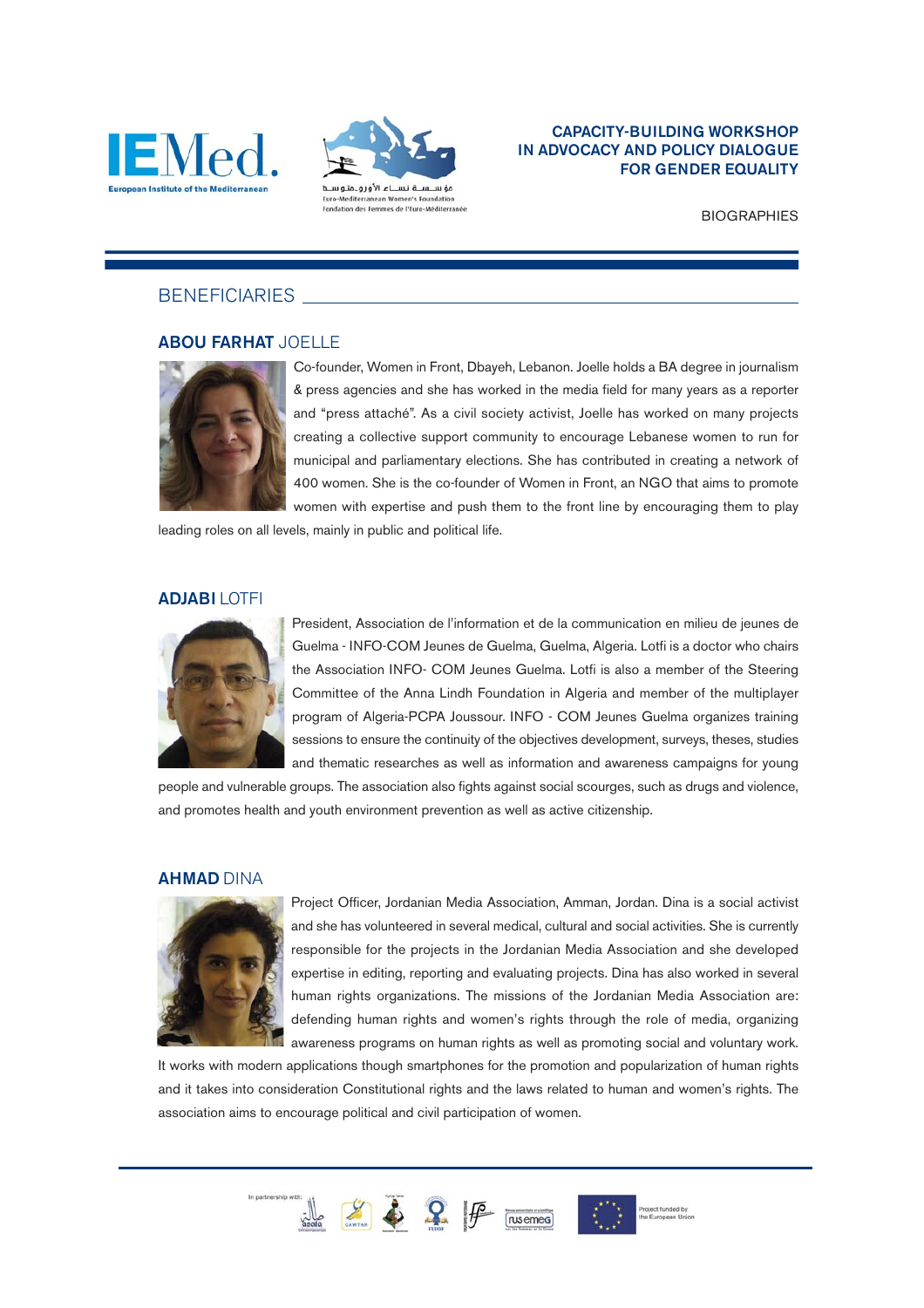# AIT CHAMA RABIA



Social assistant, Ligue démocratique pour les droits des femmes – LDDF, Beni Mellal, Beni Mellal Morocco. Rabia holds a degree in Arabic literature and she has attended several training sessions on human rights-related approaches (such as, gender, human rights and inclusive participation), positive listening techniques, empowering and coaching. She has accumulated more than 18 years of work experience in the field of women's rights. The LDDF Beni Mellal works on women's capacity building and their empowerment, to eliminate all forms of discrimination and violence against women.

The LDDF also aims to change social relations based on hierarchy and the control of male's mentality in order to build relationships based on equality between women and men and the respect for human rights.

## ALTA'MARY KHADRA



Project coordinator, Juzoor Foundation for Health and Social Development, Ramallah, Palestine. Juzoor is a Palestinian NGO dedicated to improving the health and wellbeing of individuals, Palestinian families and communities since 1996. Its approach to health promotion and disease prevention reflects the belief that health (physical, emotional, mental and social) is a basic human right. Juzoor works on several levels with organizations, government agencies, international organizations and the general community (especially women, children and youth).

## ALY SAFAA



Director of projects and programs, National Association for the Defense of Rights and Freedoms, Giza, Egypt. Safaa is a lawyer who works in the field of women's rights since 2005. She has started to be involved in legal aid program for women within the Egyptian organizations for human rights. Nowadays, Safaa works in various themes linked to the political participation of women. The mission of the National Association for the Defense of Rights and Freedoms is the popularization of the human rights' cultures in general and, specifically, those for women. Since 2005, it carries a special

support program and improves women's participation and their involvement in the political life.

## AMARINE ZAHRA



President, Women's Association for Development and Culture, Agadir, Morocco. Zahra is graduated in Arabic private law and she participated in several training sessions linked to the following themes: the gender approach, the political participation of women, the fight against illiteracy, etc. The mandate of the Women's Association for Development and Culture is the review of the current situation of women's rights in the region. Furthermore, the association supports, legally and psychologically, women who have been victims of violence as well as it offers training sessions and

empowerment actions for women.

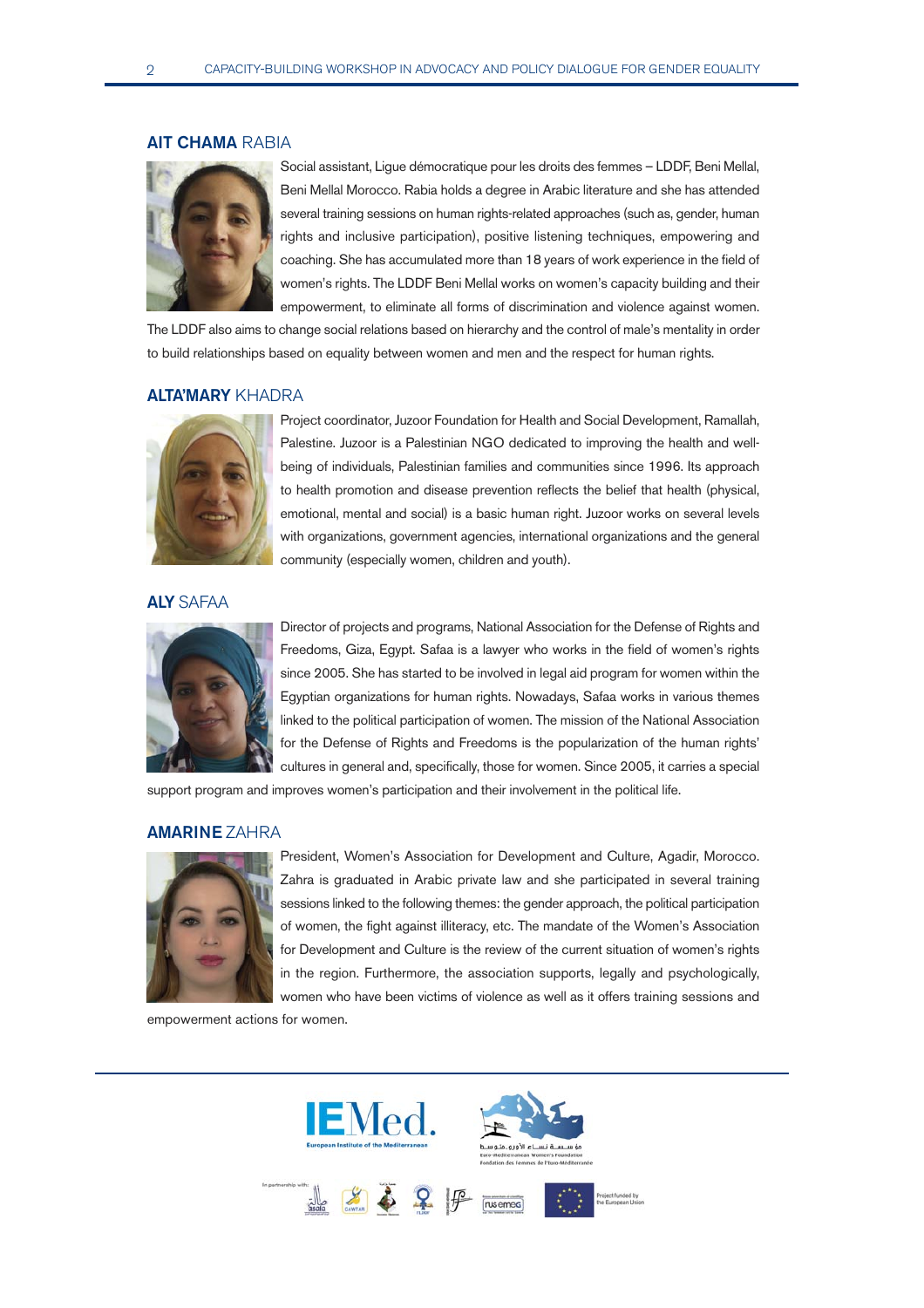# BELHACENE ATIQA



Project Manager, Association Action et Promotion Sociale et Culturelle Chougrani, Oran, Algeria. Atiqa has been active in the feminist movement at national and international level for 20 years. She is part of the youth movement of Algerian feminists and has attended several training sessions. The Association Action et Promotion Sociale et Culturelle Chougrani works to improve local people's lives in distress. Furthermore, it also conducts advocacy actions for ensuring access to fundamental rights and public services for the most

vulnerable. It works through strengthening the role of public authorities in fighting violence against women and promoting awareness of women's rights and their sexual and reproductive health. In addition, it supports initiatives to improve women's access from the migration flow to reproductive health' rights.

## BELIOUZE MOUNIA



Member, Youth Capacities Development Association Biskra, Biskra, Algeria. Mounia is currently a second year student of a Master in French language. She is a founding member of the Biskra's association and a teacher in a language center. She participated in several training courses and conferences related with women's rights, youth and human rights. The Association of the Development of Youth Capacities Biskra is a local, apolitical and independent NGO run entirely by young people in the Wilaya of Biskra. It aims to motivate young people

to create a positive impact in the society and help them to find or create jobs. Furthermore, it works on developing active civic spirit among young people and train them to be potential leaders in the society.

# BEN MOSBAH AZZA



President, Association pour la promotion du droit à la différence – ADD, Bizerte, Tunisia. Azza did her studies in political science for a year at the University of Lyon. After graduation, she came back to Tunisia and after the revolution of December 17 to January 14, 2011, Azza started to be committed to the association of "Manifest on March 20". In November 2012, she was hired to work in ADD in which she is currently the President. ADD is a NGO that aims to defend the right to be different and gender equality. It seeks to increase

awareness, enhance training sessions and promote fieldwork in disadvantaged areas. Thus, it supports students with learning difficulties, by offering them trainings on the fundamental principles of human rights, encouraging people in some rural areas of good governance as well as promoting active participation in democratic transition and notions of gender.

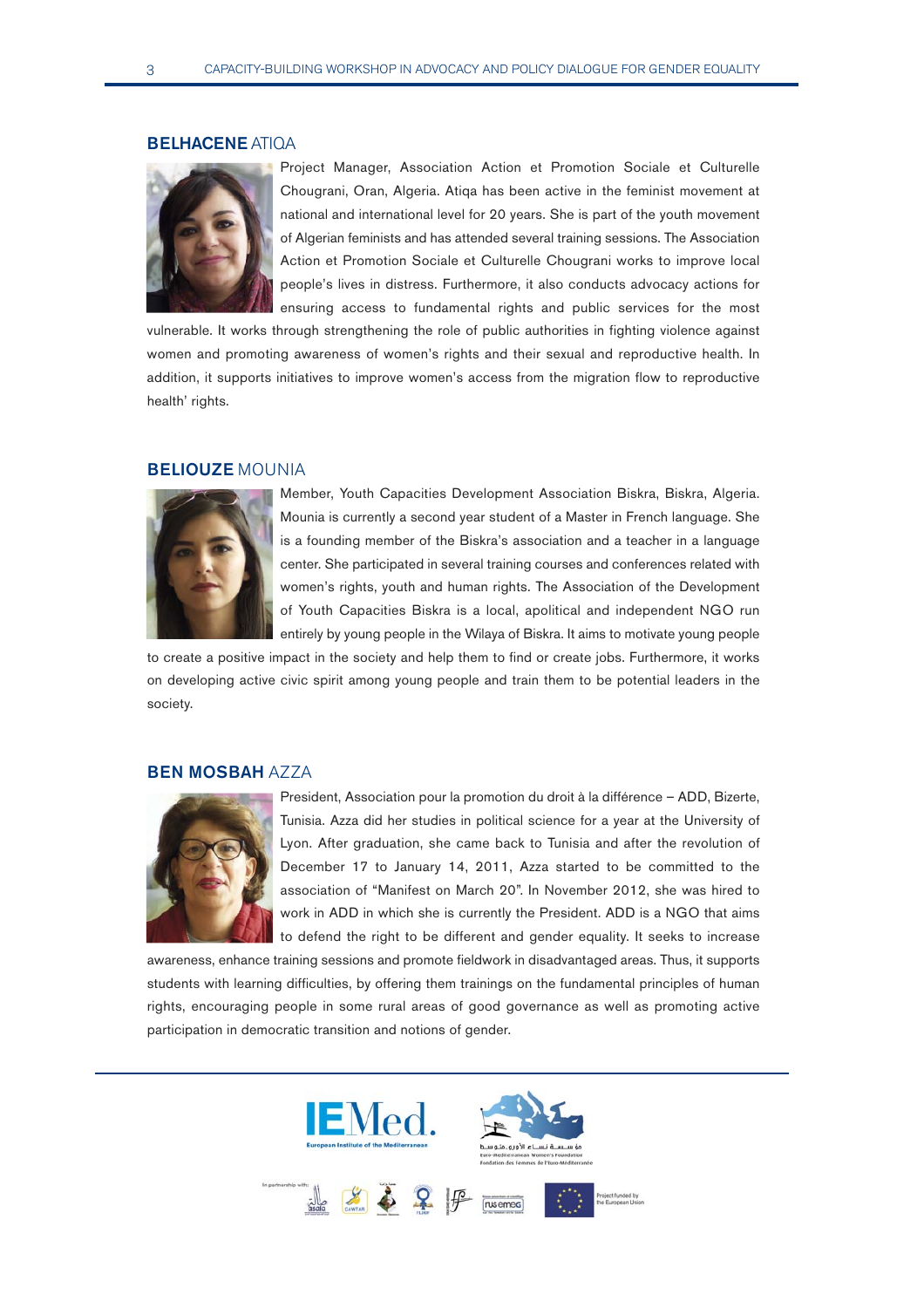#### BUGAIGHIS HALA



Executive Director, Jusoor Centre for Studies and Development, Tripoli, Libya. Hala holds a Master in private law. She is a founding member and the Executive director of Jusoor Center for Studies and Development. Hala is a lawyer with 15 years of experience in this sector. She is also an activist in civil society, especially in the cultural field. Hala is specialized in planning, development, governance and strategic management. Jusoor is a NGO committed to independent research on policy in order to assess public opinion on current impactful issues in economic and social areas.

The Centre also aims to be part of the change, provide capacity building and contribute to sustainable development in Libya.

# **BYOUZ AMINA**



President, Association Anaouat pour la femme et l'enfant, Chichaoua, Morocco. Amina is a teacher in a school in a rural area of Morocco since 2001. In parallel, since 2010, she is the founding president of the Association Anaouat. She attended several training sessions and has always worked and collaborated in several projects of gender equality. Anaouat's mission is to make awareness on the fact that women and children represent the core of the social life in villages. To maintain and strengthen this core, Anaouat works with these groups in several areas: the support of

disadvantaged women, awareness of rights, literacy and professional insertion and poor school performance, especially for girls under 18.

# CHEMLAL KAHINA



Project manager, Association AGIR pour le Développement et l'Épanouissement de la Jeunesse, Chorfa, Algeria. Kahina holds a degree in psychology. Her associative and community involvement began when she was a student. Kahina has worked on several themes including those related to gender issues and equality. The Association AGIR is an Algerian association that claims for citizenship and democracy. It primarily focuses on youth to provide them technical administrative support, assistance and information necessary for the fulfillment of their aspirations, which is very helpful to the

success of the association's projects.

# DIAB MOHAMED



Director of women's projects, Association Badr Altawael, Saqult, Egypt. Mohamed has worked in development issues for 8 years. Gender equality has been a priority for him, especially for all women's concerns and how they suffer in the Upper Egypt (Saiid). He has participated in multiple initiatives on gender and equality and he attended numerous training sessions in this sector, both inside and outside of Egypt. Badr Altawael Association organizes training sessions on the craft industry for women and training sessions and lectures on advocacy for: women's rights, leadership,

gender mainstreaming and equality. It also works within the framework of networks for changing laws in favor of equality, providing loans to women for developing their projects.

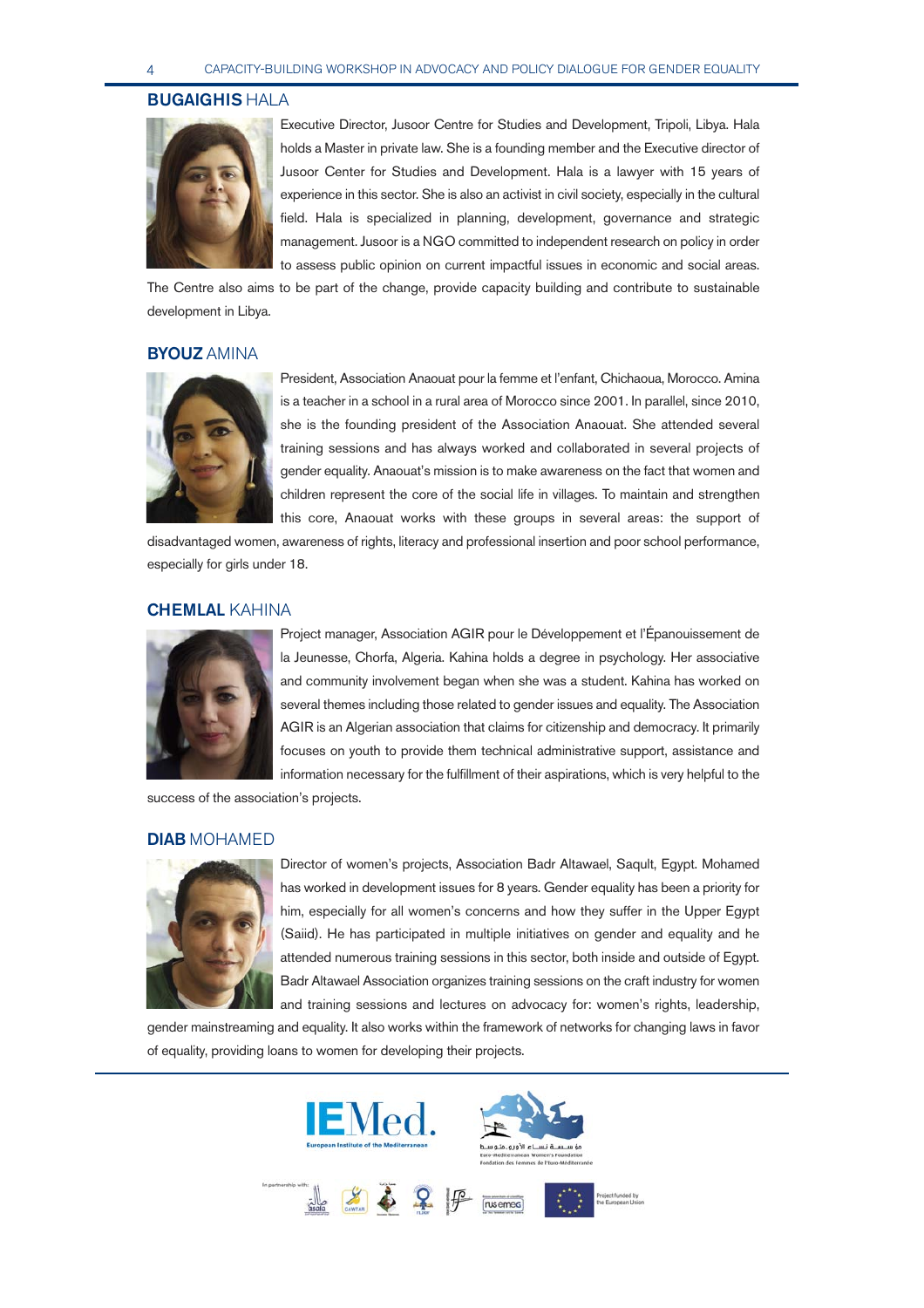#### EISAY NISREEN



Chair of the Board of Directors, Lawyers without chains, Benghazi, Libya. Nisreen is a legal consultant, who holds a law degree and has received several training sessions in the fields of human rights and women's rights. She is also a founding member of the Lawyers without chains' organization and she is currently the President of its Board of Directors. The mission of Lawyers without chains is to participate in the development of awareness on women's rights in the economic, social, cultural, legal and media spheres. The organization also aims to integrate women in public policies and the

development process, as well as it also fights for the respect of human rights and freedoms.

## EL CHAMAA NARIMAN



President, Donia Association for Sustainable Development, Tripoli, Lebanon. Nariman is a freelance journalist and a leadership coach of women's participation and female political empowerment and strategic planning. One of her biggest concerns is the fight for human rights and against injustices and inequalities. Donia Association for Sustainable Development aims to reduce poverty, support and empower vulnerable and marginalized groups. It also promotes social justice, gender equality and human rights, the fight against violence and build a culture of tolerance and peace.

# EL ZEMOURI BOUCHRA



Facilitator of educational workshops on human rights and women's rights, Tawaza pour le plaidoyer de la femme, Martil, Morocco. Bouchra is an activist in public associative movements and gender budgeting. Nowadays, she is a facilitator of workshops on women's human rights. Tawaza pour le plaidoyer de la femme is an independent NGO, which aims to: popularize women's rights, implement development projects for women and strengthen the capacity building and skills of women in order to integrate them in the development process, advocacy and the defense of women's rights.

# ELBAHTITI NERMIN



General Director, Start Initiative for social justice and human rights, Alsharquia, Egypt. Nermin holds a Master in counseling and psychological assistance and a Cambridge Diploma in Business Management. She is a founding member and currently the CEO of Start Initiative for social justice and human rights. She also participated in monitoring places of detention in several countries. Start Initiative is a NGO, founded in 2013, for the integration and rehabilitation of prisoners. It aims to improve social security and provide prisoners (males and females) a successful reintegration process into the

society through. Start Initiative's mission it to change the mentality of society and, therefore, give a second chance to ex-prisoners.

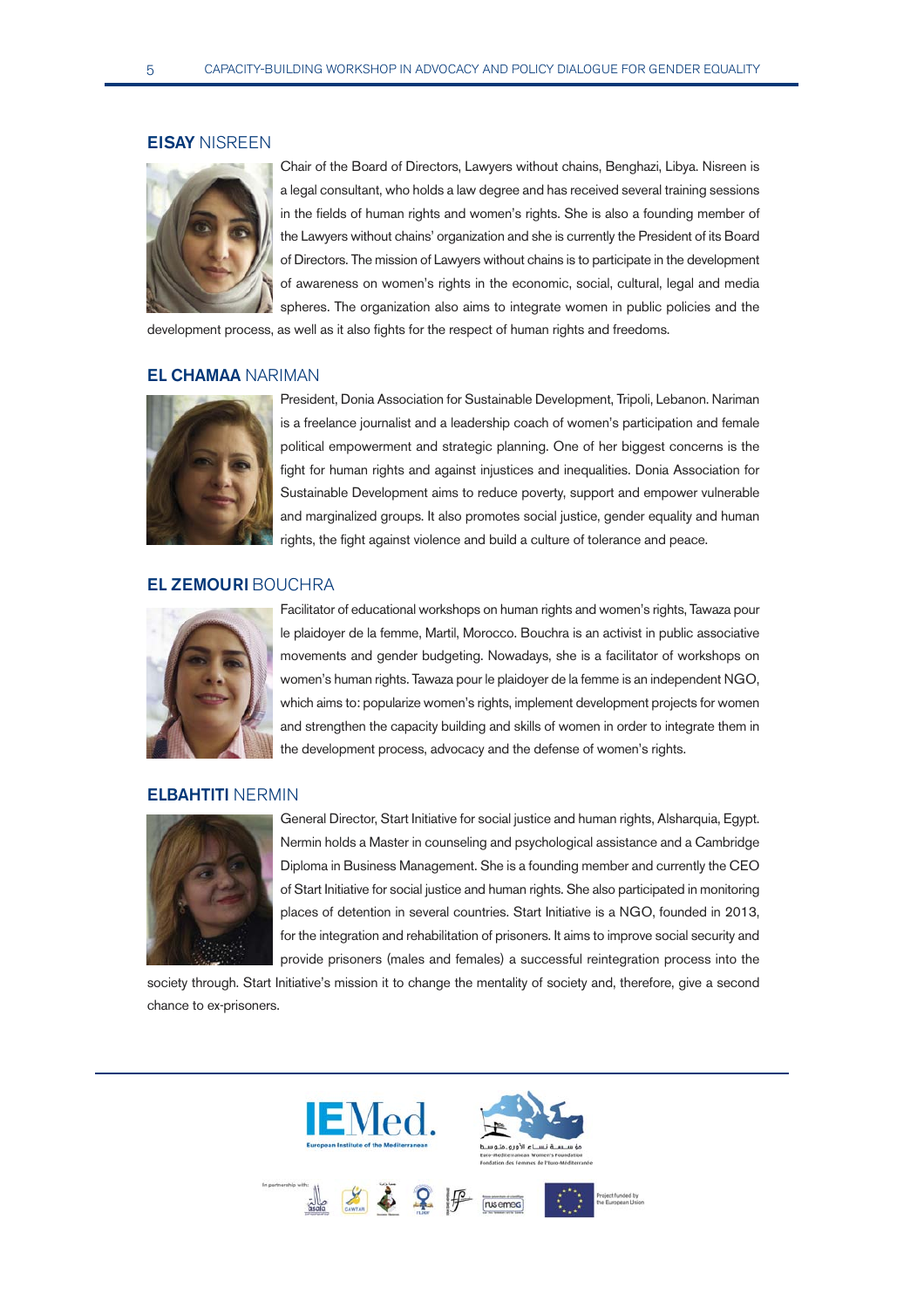#### GZARA IMEN



Co-founder, Association Voix de la femme Jemmel, Jemmel, Tunisia. Imen is a lawyer, civil society activist and a founding member of the Tunisian Centre for Research and Studies on Terrorism. She attended several courses and seminars in various fields including transitional justice, communication and gender in elections. The mission of VJF is to defend the rights and achievements of women and children and to support women's participation in the general life in decisionmaking positions. Furthermore, VJF works for the consolidation and promotion

of the culture of citizenship and the principles of human rights.

## KASSAB IBRAHIM



President, Mafraq Youth Gathering for Civil Society Development, Mafraq, Jordan. Ibrahim holds a Ph.D. in accounting. He is a researcher in economics, activist in many civil society organizations in the region and a certified coach by many organizations in Jordan and abroad. Furthermore, he is also committed with the popular movement claiming for political and economic reforms in his country. Mafraq Youth Gathering for the Development of Civil Society achieves its goals through awareness programs and local education initiatives. Its work

is focused on women's rights, youth empowerment, gender equality and the advancement of the principles of democracy and good governance. Furthermore, the NGO aims to strengthen the role of civil society organizations through the coordination and the networking with national and international institutions.

## KECHAOU CHADLIA



Vice-president, Mouwatinet, Sfax, Tunisia. Chadlia is a teaching assistant in the Faculty of Arts and Humanities of Sfax and a political activist. She is also founding member and vice-president of Mouwatinet. Her commitment lies in the fact that she aims to work towards the establishment of a democratic and modern society that respects universal human rights and the development of genuine citizenship based on full gender equality. Mouwatinet considers women's struggles as part of the social problems for democracy. It works to

increase the "gender" approach in the analysis and the treatment of social problems. Furthermore, it also aims to educate women allowing them to actively participate in political and civic life and contribute to develop their potential and to ensure their presence in the public sphere and in decisionmaking centers.

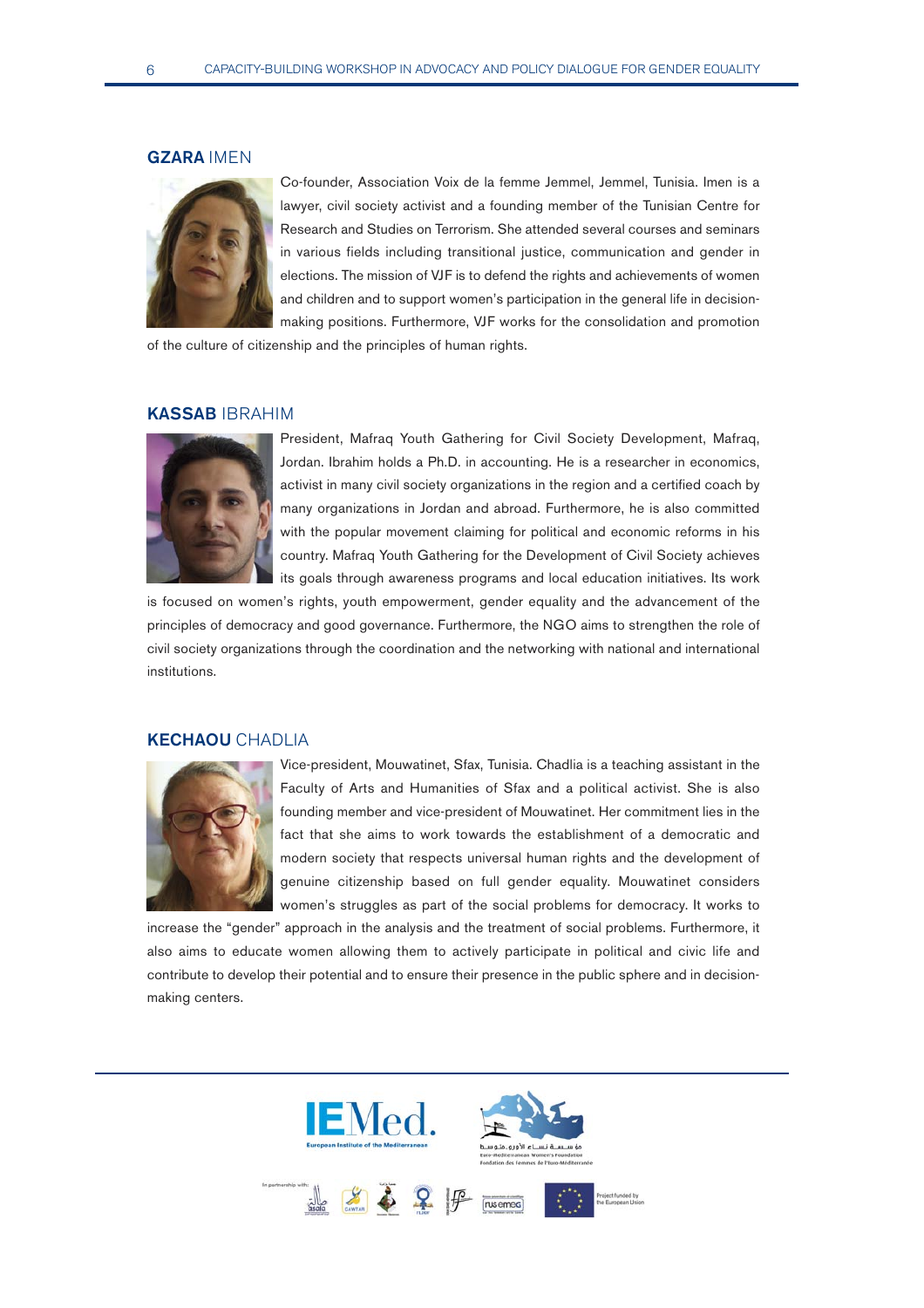### MOUSA IMAN



Director, Hiwar Center for Youth and Women's Empowerment, Ramallah, Palestine. Iman has over 15 years of experience in the associative work. She is a founding member and the director of the Hiwar Center. She is also a goodwill ambassador of the Canadian Institute of Science and Health and a member of several initiatives and associations in her country. The objectives of the Hiwar Center are: achieving gender equality, social justice and the promotion and consolidation of the culture of positive dialogue to renounce violence in the

Palestinian society. Its mission is to promote dialogue to resolve conflicts in the Palestinian society, women's empowerment and involvement in public life, to build alliances between the feminist movement and the local youth and international movements and to contribute to the reduction of poverty between marginalized groups.

## SAYED ENTESAR



Executive Director, Cairo Center for Development and Law, Cairo, Egypt. Entesar is a lawyer and activist in the field of human rights and founding member of the Cairo Centre for Development and Law. She is also an advisory board member of the Middle East Partnership Foundation for Democracy and Development in Egypt. After her graduation, she worked in a human rights association for the assistance of prisoners for 8 years. Afterwards, she joined the Center and, since then, she is interested in women's rights activism. The

Center aims to reduce the gender gap in political, economic and social fields through the dissemination of the principles of justice, equality and democracy. The Center also provides direct support to the most marginalized groups and the victims of violence based on gender.

## WARASNEH VICTORIA



Program Manager, Women Media and Development - TAM, Bethlehem, Palestine. Victoria is a human rights activist and a program manager at the Women Media and Development's association. Previously, she was the regional coordinator of a sexual and reproductive rights program of Jordanian and Lebanese women. She contributed to the monitoring and development of several advocacy actions and campaigns as well as multiple outreach programs on women's empowerment, gender and social, political and economic rights of

women. TAM is a specialized NGO with expertise in the advocacy, equality, mobilization and women's empowerment through the media.

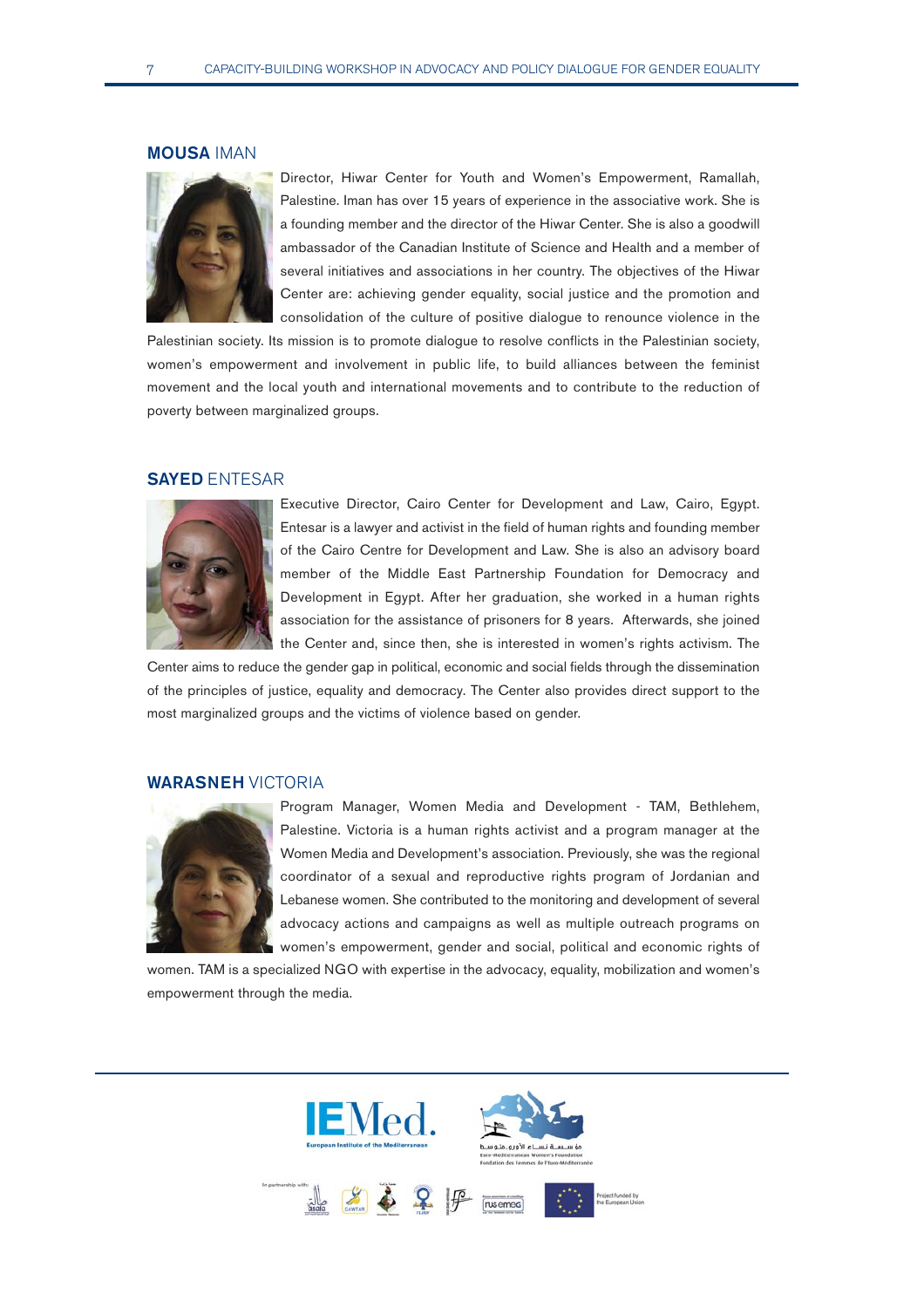# SUCCESSFUL PRACTICES

# ABENDEH RASHA



Project Manager, Jordanian Hashemite Fund for Human Development - JOHUD, Amman, Jordan. Rasha is a researcher with an academic background in Communication, with experience in the political sector. Before joining JOHUD in 2015 as project manager, she worked for the Royal Hashemite Court. She was also involved in international projects funded by the United States Agency for International Development and the United Nations High Commissioner for Refugees. She also took part in the Jordan Youth Forum, a space gathering all

the political parties to improve dialogue. JOHUD is a NGO established in 1977, dedicated to promote human rights and sustainable human development in the under-served, poorest and most remote communities of Jordan. Its mission is to reduce poverty and help the most vulnerable groups, such as women, to improve their economic condition and bring their voices on the political scene through advocacy campaigns.

# AKHAWAJA FADWAH



Board Member, Jerusalem Center for Women - JCW, Jerusalem, Palestine. Fadwah is Board Member of the JCW and a development expert with 30 years of experience. Specialized in international studies and Middle East, she has actively contributed in establishing many women's associations in Palestine. She has worked for the Ministry of Interior of Palestine as General Director of the NGOs and Public Affairs Department and for the Palestine Liberation Organization for 20 years. She is also a board member of the Women's Committee of Social Work and the General Union of Palestinian

Women. The JCW has been conceived as a platform where women can work for the protection and advancement of women and human rights. Its mission is indeed to empower and involve women in all the aspects of Palestinian civil society and development, with a specific focus on advocacy skills to allow them to take part in the peace process.

## ALTINISIK SERAP



Fundraising Coordinator and Policy Officer, European Women's Lobby - EWL, Brussels, Belgium. Serap is a professional dedicated to women's rights specialized in cultural and European studies. Before joining the EWL in 2001, she worked with the European Network against Racism and Terre des Femmes. She has also published a book analysing the effects of domestic violence and many articles on women's rights, feminism, migration and racism. Serap is currently responsible for the EWL's fundraising and programme strategy and she has been leading the

50/50 Campaign on gender equality promotion across Europe. The EWL's mission, which currently gathers more than 2000 organizations, is to represent and bring women's voice into the EU political arena. It acts as a catalyst that build consensus on gender s equality in politics and power positions within the EU Institutions through lobbying and advocacy activities.

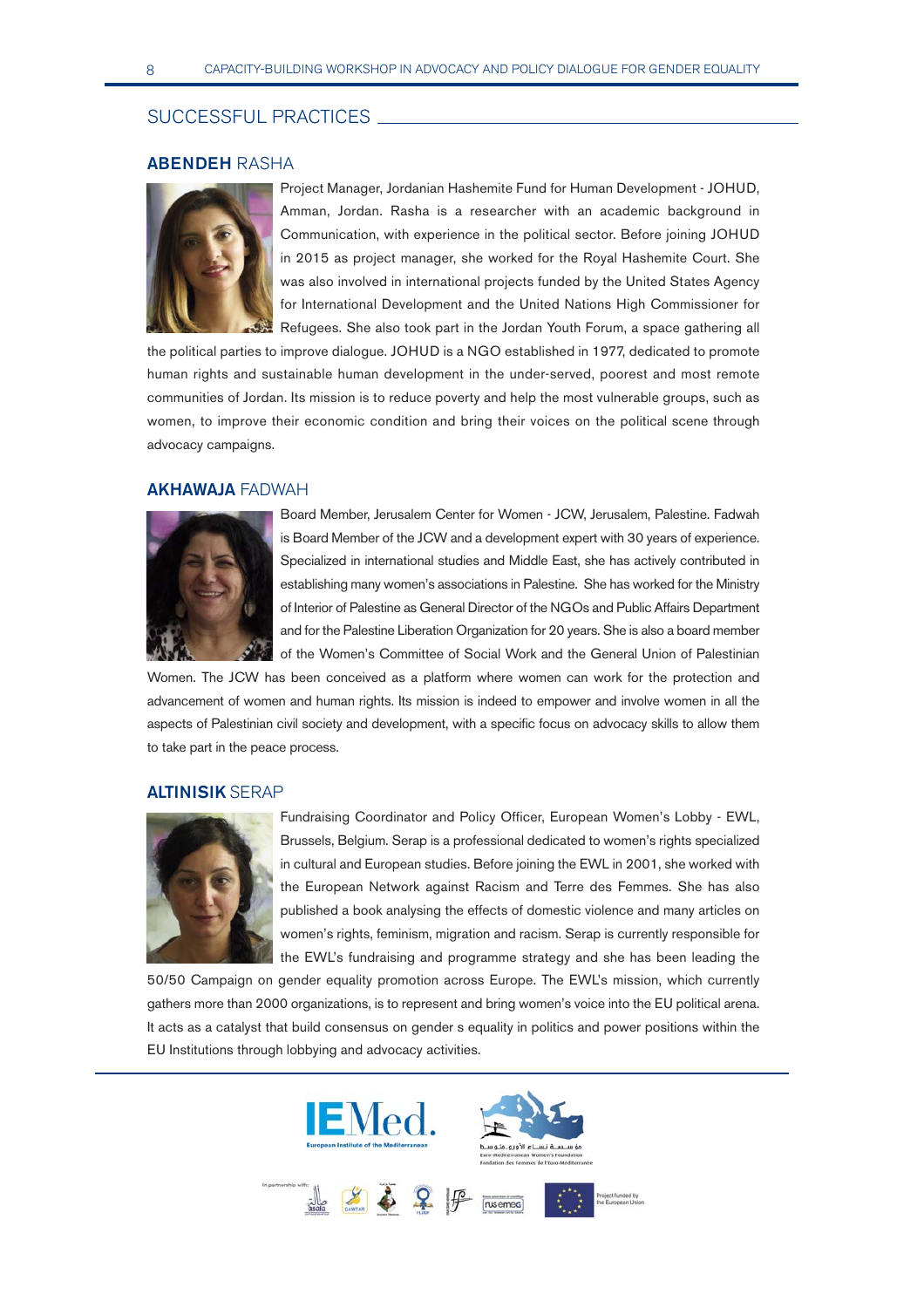## ARTEIL ZEINAB



"Sure, She can" Women Empowerment Project Coordinator, March Lebanon Association, Beirut, Lebanon. Zeinab has worked as consultant, trainer and communication assistant for International Organization for Migration and the United Nations High Commissioner for Refugees. She holds a Master in information and communication and is specialized in mediation and conflicts from Saint Joseph University. From 2015, she is project coordinator of MARCH advocacy campaign "I am unbeatable", an empowerment project designed to

enhance women's skills in policy advocacy. MARCH's mission is to educate, motivate and empower citizens to recognize and fight for their basic civil rights, in order to foster diversity and equality. In its current strategy, MARCH is focusing on the freedom of expression and women's rights, in particular on gender-based violence.

## **DIMOVA ROZA**



Project Coordinator, Center of Women's Studies and Policies - CWSP, Sofia, Bulgaria. Roza is a gender and policies expert with an academic background of international relations and law and several courses on women's development and empowerment. She has been taking part as researcher to many national and EU projects on gender-based violence and gender equality. She has also contributed as Chief Expert in the Council of Ministers' European Integration Directorate to draft national legislation and policies proposals. Roza joined the

CWSP in 2005 as project coordinator and trainer on human rights and gender mainstreaming. The CWSP mission is to raise gender awareness and equal opportunities in Bulgaria at the local level. It is dedicated to the promotion of women role in the political, economic, civil and social sphere, encouraging a change in men's attitude and women's emancipation.

# KADIEVA MILENA



Managing Director, Gender Alternatives Foundation - GAF, Plovdiv, Bulgaria. Milena is an activist and lawyer with 11 years of professional experience, 9 of which in the field of women's human rights protection. Specialized in European Law, she has been litigating cases before the European Court of Human Rights and UN Human Rights Treaty Bodies and she also collaborated with the Women's Human Rights Training Institute in 2004-2006. In 2002, Milena founds GAF, a foundation that works with the Bulgarian legislation on gender

violence and discrimination in the use of the regional and international instruments for human rights protection such as the European Court of Human Rights, CEDAW, the International Covenant on Civil and Political Rights and EU legislation. GAF mission is to legally protect and empower women in all spheres of public and private life by pushing the State to meet its positive obligations towards improving the role of women and girls in society.

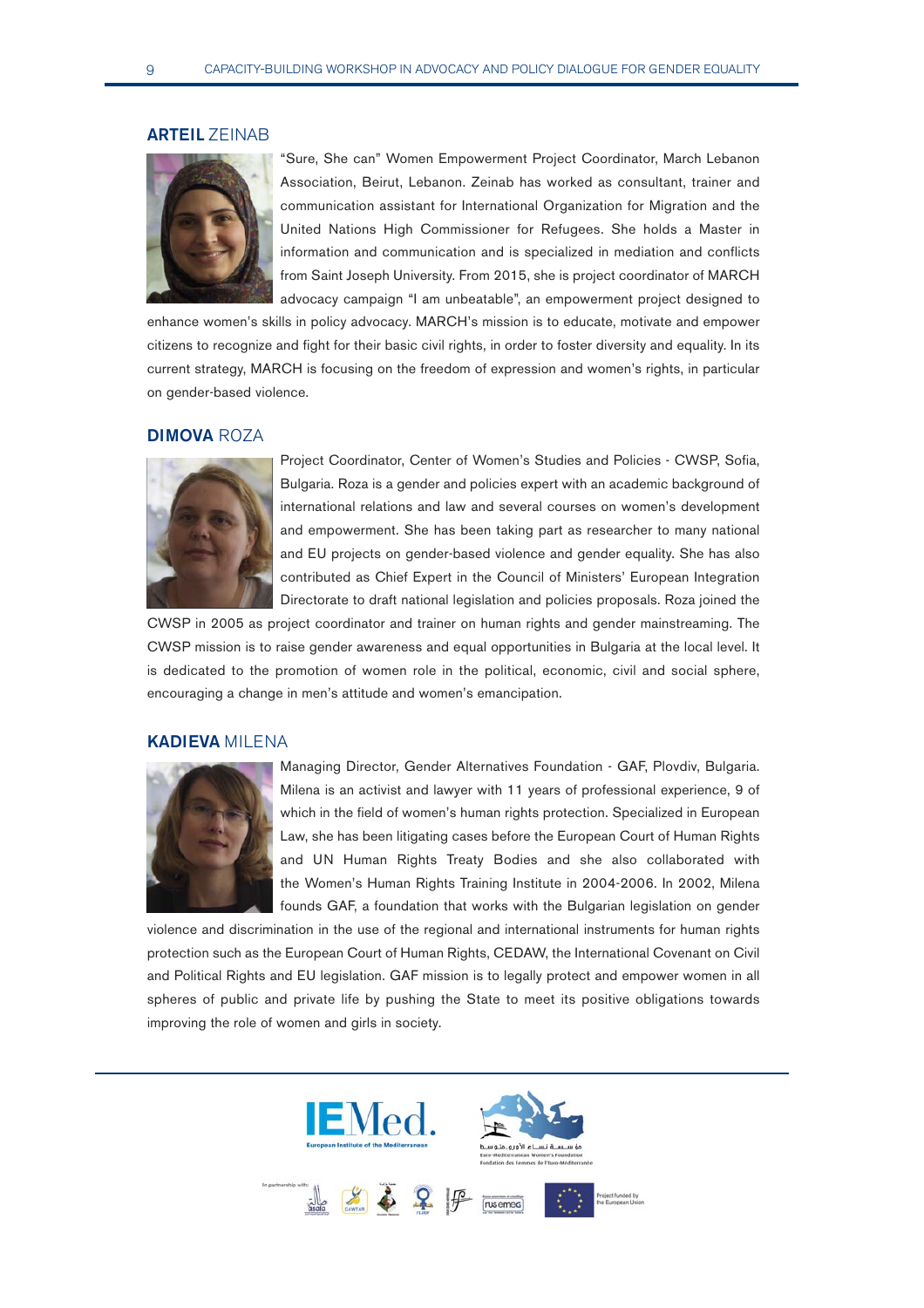# LAHRACHE NAFISSA



President, Association nationale femmes en communication - ANFEC, Algiers, Algeria. Nafissa is a journalist, a feminist militant and also President of ANFEC. Since her youth she has been taking part to different women's associative movements and she was member of the National Council of the Woman. Furthermore, Nafissa organized several seminaries, roundtables and conferences on the condition of women's rights and she also writes books on the feminine situation. ANFEC, founded in 1995, seeks to develop the debate

on the situation of the women and gender equality by strengthening the communication and the broadcasting of information among the civil society, through the media. It is indeed, through the web radio "Women's Voices" that ANFEC contributed to make visible women's claims and to reduce their social and political marginalization and their weak representation in the public spheres.

#### LOFTY GHADA



Training Consultant, Egyptian Center for Women's Rights - ECWR, Cairo, Egypt. Ghada is a training consultant specialized in economics and education at Women College of Ain Shams University. She has worked as coordinator and trainer at the local and regional level in programs and courses focused on education and women's political participation, sexual harassment and genderbased violence. Among these, she was involved in projects of the United States Agency for International Development, in United Nations Development

Programme meetings and she collaborated with the Arab Women Forum in Gulf and the Arab World Regional Office. The ECWR is a NGO focused on women rights who supports the full attainment of rights and equality. Its mission is to promote women's participation in the public sphere and eradicate gender-based violence and taboos on sexual harassment through slogans and advocacy campaigns to put pressure on the government.

## PETROULAKI KYRIAKI



President, European Anti-Violence Network - EAVN, Athens, Greece. Kiryaki is a researcher and holds a Ph.D. in experimental psychology. She has an extensive experience as professor and psychologist in NGOs and investigation centers, in which she was Project Coordinator in the field of child's abuse and gender violence. In 2006, Kyriaki founds the EAVN with the scientific and educational aim to prevent domestic violence, especially Intimate Partner Violence (IPV). The EAVN carries out its mission to promote gender equality and the deconstruction of gender

stereotypes through awareness raising materials, interventions targeted to adolescents in schools, trainings to professionals in the social, health-care, judicial and education sector. The EAVN also provides support information to victims of domestic violence within a network of organizations it belong to.

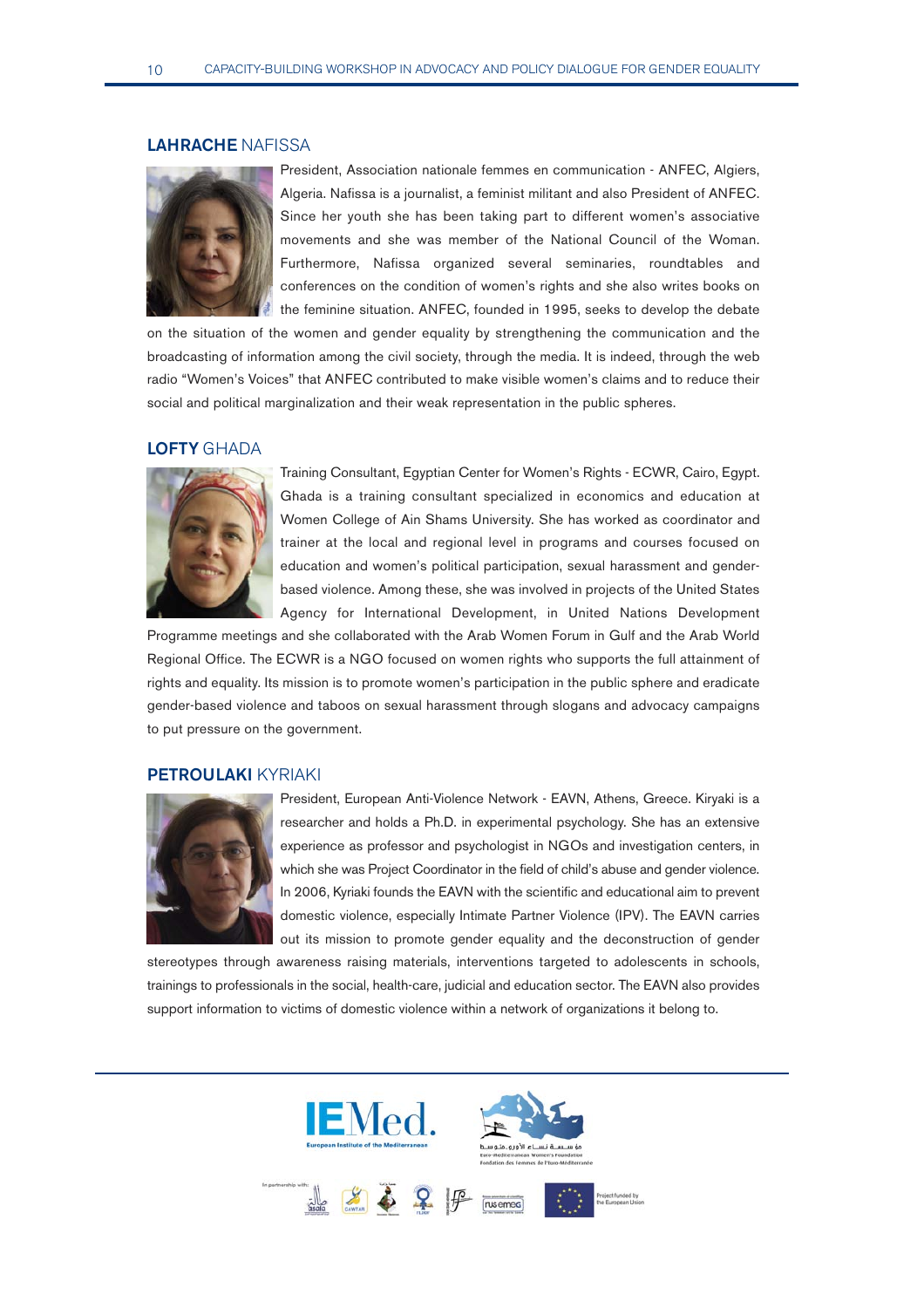# RASLAN RASHA



Training Manager and Media Officer, Association for the Development & Enhancement of Women - ADEW, Giza, Egypt. Rasha is a professional in communication and mass media. During her studies in journalism she focused on Egyptian Medias discourses towards women issues. She was also awarded with the 2nd price for her graduate project about a women's magazine. Rasha has worked as editor and researcher coupling media and women's rights and in 2003, she joined ADEW as manager of the media and training unit. ADEW is

active in advocacy since 1987, providing women with the tools to fight against gender discrimination. Its mission is to strengthen and empower underprivileged women in social affairs, politics and economics but also to achieve a higher status in the family. Indeed, ADEW is also lobbying for the amendment of the current visitation law and changes in custodial and non-custodial parties.

## SAKMASSI AICHA



Executive Director, Association Voix de femmes marocaines - AVFM, Agadir Morocco. Aicha is a trainer and professional coach in personal development. From the 2000s, she has been active in women's associative movements and responsible for the career orientation of women and girls in risky socio-economic situation. Aicha has also coordinated projects on local development and workshop on gender-based violence and on family code issues. From 2012 she is Executive Director of VFM, an NGO working on women's rights in the rural

Morocco. Its mission is the protection and promotion of women's and children's rights; its main target is composed by illiterate women, women survivors of violence and young women. VFM aims to ensure education to everybody based on human rights and to carry out lobbying and advocacy tasks to improve female participation in associations.

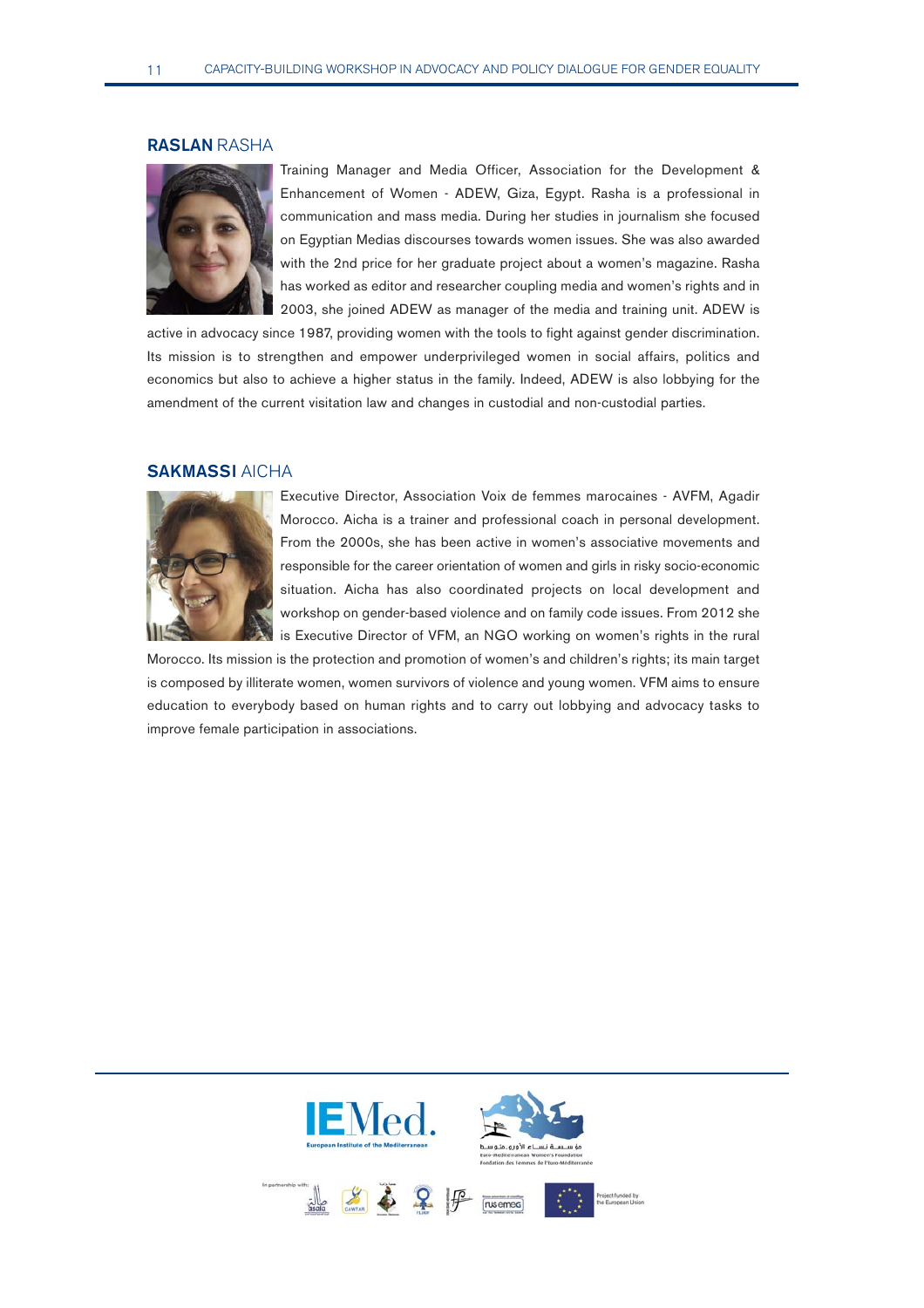# CSO WINS PROJECT PARTNERS

## Association des victimes du terrorisme DJAZAIROUNA



Blida, Algeria. Djazairouna is a NGO founded in 1996 for the families victims of terrorism in the region of Mitidja (Algeria). It works directly with local authorities to improve the services and assistance offered to the victims of gender violence and to raise awareness of women's rights in Algerian society, including the rights of disabled women. Its mission is to defend the interests of the victims, especially women and children, of terrorism through moral, psychological and juridical support.

# Center of Arab Women for Training and Research CATWAR



Tunis, Tunisia. CAWTAR was created in 1993 as a response to the demand by several governments of the Arab League countries, CSOs and institutions. It seeks to foster a dynamic in the Arab region in terms of gender studies, knowledge and advocacy for the improvement of the status of women through the collection of data, indicators and statistics.

CAWTAR has also recognized experience in facilitating participatory debate and dialogue among multiple stakeholders in policy formulation and advocacy for gender equality in the whole Arab region.

# European Institute of the Mediterranean IEMed



Barcelona, Spain. IEMed, is a think tank founded in 1989, which hosts actions and projects contributing to mutual awareness, exchange and cooperation between the different Mediterranean countries, their societies and cultures. It is coordinating a range of important networks of CSOs at the Euro-Mediterranean

level. It monitors the major issues on the Euro-Mediterranean's political agenda in the field of gender equality and women's rights. As head of the Spanish Network of the Anna Lindh Foundation, IEMed actively participate and organizes high-level seminars of researchers and key stakeholders and prepares publications on policy changes that affect the region, including the gender perspective.

### Federation of the democratic league of women's rights FLDDF



Casablanca, Morocco. The FLDDF defines itself as a feminist social movement federating various groups of women around the values of equality, human rights, the social justice, the solidarity and the democracy. It aims at the continuing education, at gender equality and citizenship grouping women and men. It gathers them to work together in the fight against the social construction of the relationships between men and women built by history, education and culture and based on the male domination and the female discrimination. It is a social

movement for equality and citizenship open to all the citizens and civil society associations, who works for human rights and in the respect of international standards, particularly gender and opportunities equality.

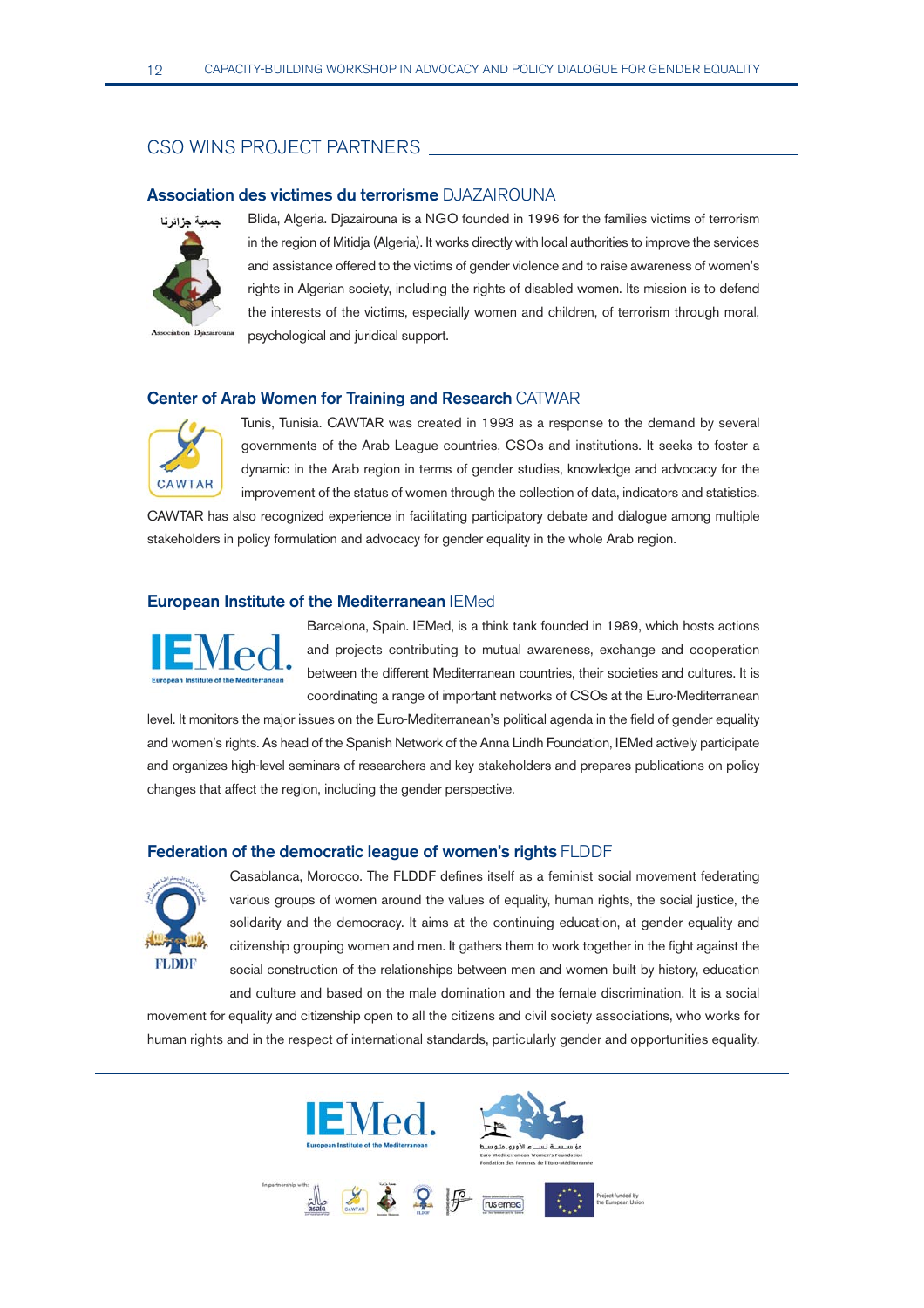#### Forum Femmes Méditerranée FFM



Marseille, France. The FFM is a French association created in 1993 active in the Mediterranean at a local and regional level and highly experienced in strengthening the capacities of CSOs in gender issues, like women's participation and democracy and in campaigning to eradicate discrimination against women. Its main objective is to bring together the human competences and qualities of its members to act

against all forms of discrimination and violence for an effective implementation of the laws and the promotion of the financial empowerment of women to achieve a fair equality of opportunities between women and men. The FFM also acts in the cultural sector, organizing events and meetings involving female philosophers, writers and sociologists of the Mediterranean.

## Palestinian Businesswomen's Association ASALA



Ramallah, Palestine. Asala is a NGO founded in 1997 which provides needsbased services to marginalized women in the West Bank and Gaza Strip. It develops three strategic tracks: advocacy and lobbying for women's economic and social rights; capacity building for women entrepreneurs and facilitating the access to local, regional and global markets for women entrepreneurs. Its mission is to increase women's capacity to demand the authorities and the private sector take action on women's entrepreneurship.

# Réseau universitaire et scientifique euro-méditerranéen sur le genre et les femmes RUSEMEG



Marseille, France. RUSEMEG, launched in 2012, is a network aiming to create a new area of work and dissemination for academic knowledge on gender and women. It contributes in the Euro-Mediterranean area to the implementation, institutionalization, enrichment, values enhancement and research on gender. It gathers women researchers, university students and

PhD candidates encouraging new links and partnerships to approach inequalities in a multidisciplinary and comparative way.